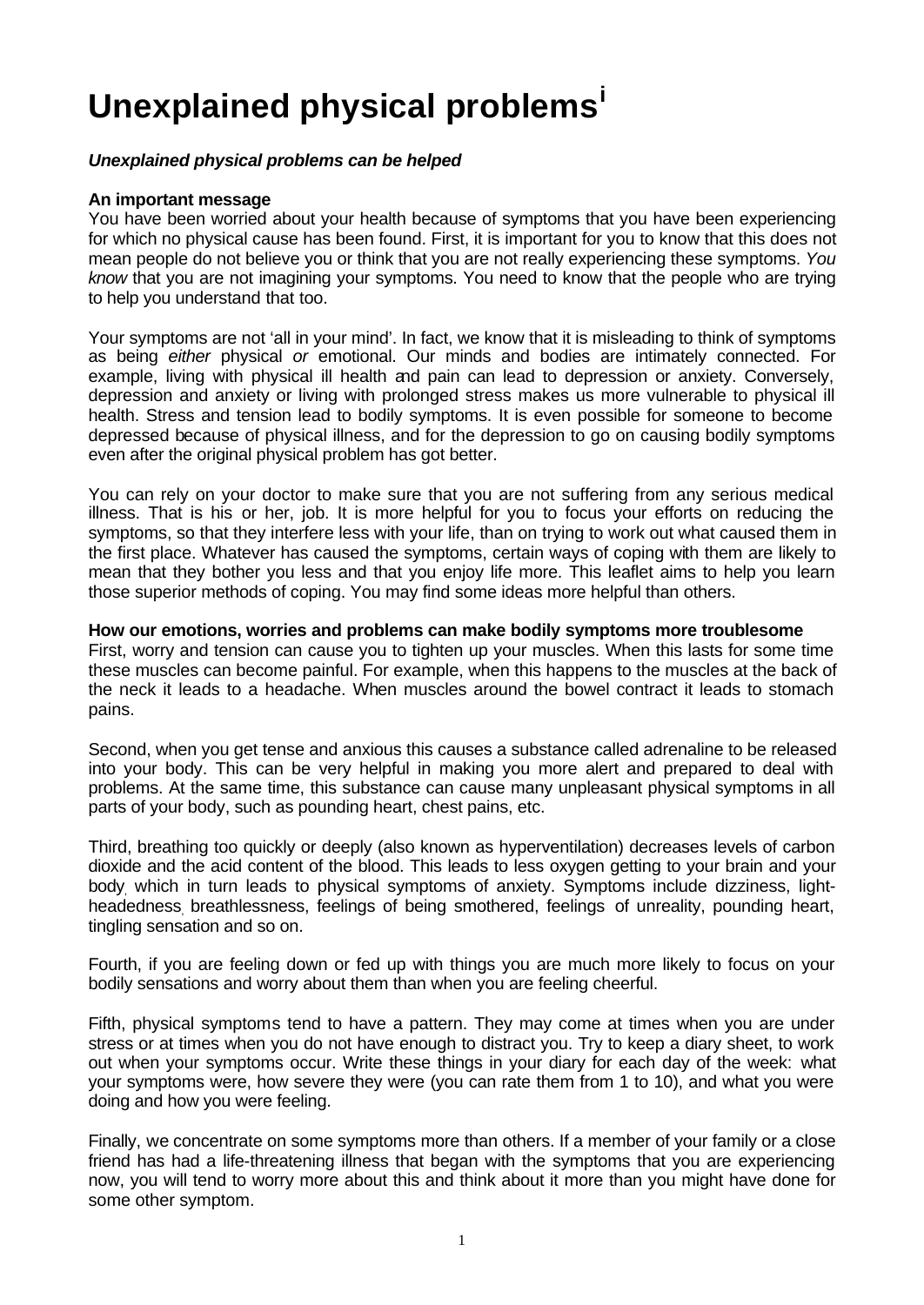# **Coping with unexplained physical problems**

## *Remember, you need support from your family and/or friends*

1. Record your symptoms

If you want to see the link between your feelings, day-to-day problems and your physical symptoms, try keeping a diary sheet for each day over the next week:

- Write down each physical symptom that you have.
- Write how severe each symptom is between 0 and 10 (0: not severe, 10: very severe).
- Write what you were doing and how you were feeling when you had your symptoms.

| <b>Diary</b><br>sheet |                |                 |                                       |                        |
|-----------------------|----------------|-----------------|---------------------------------------|------------------------|
| Week                  | <b>Symptom</b> | <b>Severity</b> | What<br>$\mathbf{I}$<br>was<br>doing? | How<br>was<br>feeling? |
| eg                    | Stomach pain   | 4               | Meeting a deadline                    | Low mood               |
| eg                    | Back pain      |                 | Spring cleaning                       | Tired                  |
| eg                    | Headache       | 10              | Preparing<br>dinner<br>party          | Anxious                |
| Monday                |                |                 |                                       |                        |
| Tuesday               |                |                 |                                       |                        |
| Wednesday             |                |                 |                                       |                        |
| Thursday              |                |                 |                                       |                        |
| Friday                |                |                 |                                       |                        |
| Saturday              |                |                 |                                       |                        |
| Sunday                |                |                 |                                       |                        |

Keep this record for two weeks, then look for patterns. Discuss the results with a trusted friend or your health worker.

#### 2. Check your alcohol intake

Some people use alcohol to cope with pain or stress; however, many people find that alcohol can make physical symptoms worse and in the long run can make the existing problem worse. Guidelines for what is 'low-risk' drinking are presented below. Individuals will differ in terms of what level will cause harm.

#### $→$  **For men:**

Up to three units of alcohol a day, no alcoholic drinking for two days a week, a maximum of 15 units of alcohol per week

## $→$  **For women:**

Up to two units of alcohol a day, no alcoholic drinking for two days a week, a maximum of 10 units of alcohol per week

As a rough guide, there is one unit of alcohol in:

- half a pint of ordinary strength (3.5 or 4% ABV) beer, lager or cider
- a small glass (125ml) of lower strength wine (8 or 9% ABV)
- a single 25 ml pub measure of spirits (40% ABV).

| On how many days in a typical week do you drink? |  |
|--------------------------------------------------|--|
| Is this above the safe limits for your gender?   |  |

If you would like help to reduce your drinking, ask your health worker for more information.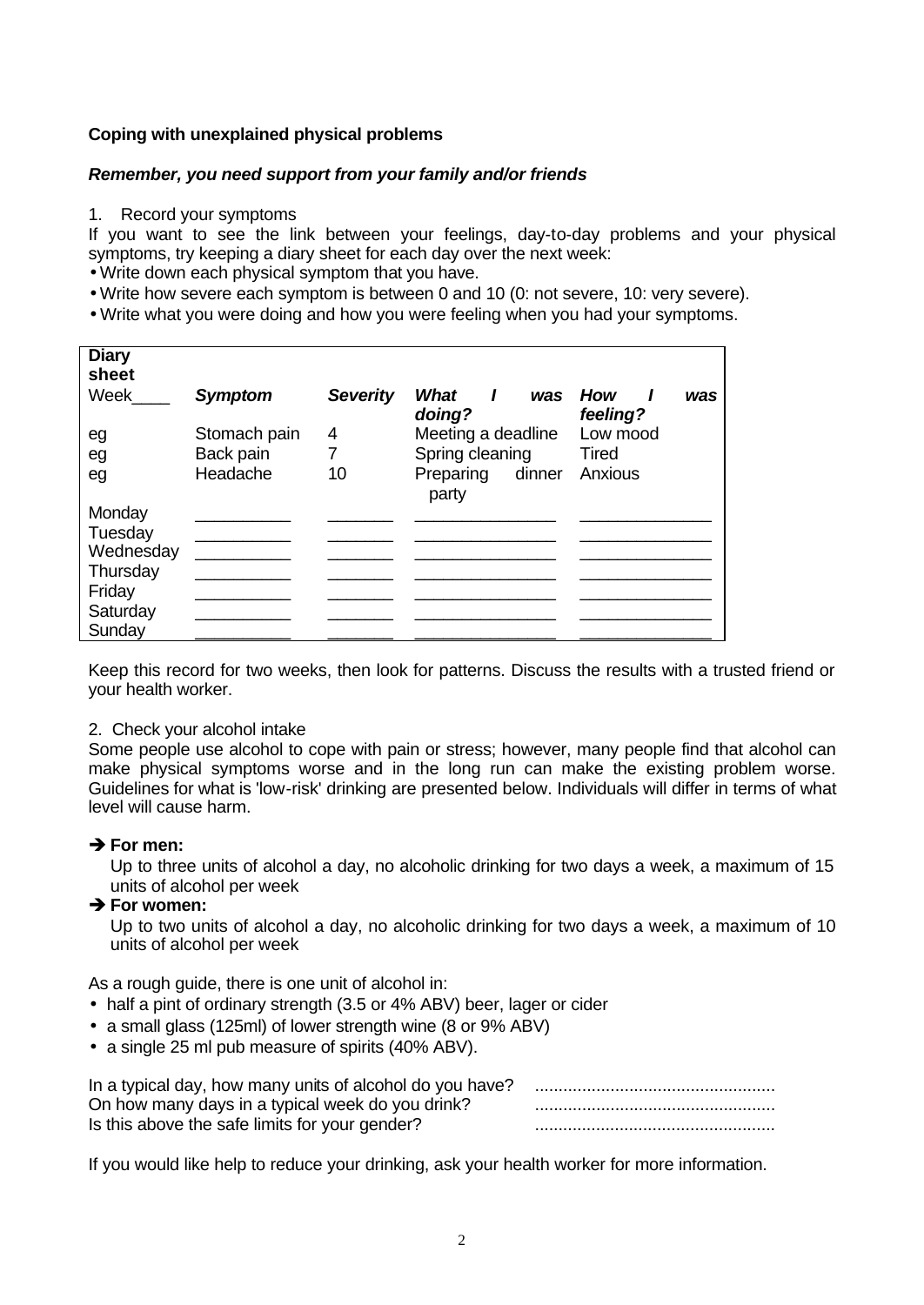### 3. Learn slow breathing

Slow breathing will help to reduce common physical symptoms such as muscle tension, hot and cold flushes, headaches, and chest tightness. When you get certain physical symptoms, for example breathlessness, it feels like you are not breathing enough. The natural response is to breathe in more; however, if you do try to get more air in by breathing in more, this will make the problem worse. The best solution is to slow down your breathing *even* though you may feel that you should speed it up. Now we will show you a slow breathing technique that can help to reduce many different physical symptoms. Remember to breathe in using your abdomen (not your chest) and through your nose.

 $\rightarrow$  Breathe in slowly to the count of three seconds.

- $\rightarrow$  When you get to three, slowly breathe out to the count of three, pause for three seconds before breathing in again
- $\rightarrow$  After five minutes or so, say the word 'relax' to yourself as you breathe out
	- practise twice a day for 10 minutes (five minutes is better than nothing)
	- regularly check and slow down your breathing during the day
	- use slow breathing whenever you get tense and worried about your symptoms
	- use this technique before and during situations that make your symptoms worse.

## 4. Identify and deal with problems in your life

We all experience problems in life and sometimes these can trigger physical symptoms. Was there anything that bothered you before your symptoms began or anything that bothers you now? If so, please write them down. Now, pick out one or two problems that seem really important and make a decision to resolve them. You may like to ask a friend to help you. Sit down with a problem-solving sheet (your health worker can provide you with one) and go through the following steps:

- 1. Say exactly what the problem (or goal) is.
- 2. List five or six possible solutions to the problem write down any ideas that occur to you, not merely the 'good' ideas.
- 3. Evaluate the good and bad points of each idea in turn.
- 4. Choose the solution that best fits your needs.
- 5. Plan exactly the steps you will take to put the solution into action.
- 6. Review your efforts after attempting to carry out the plan. Praise all efforts. If unsuccessful, start again.

Your health worker can give you more information about problem solving techniques.

## 5. Plan to increase your level of activity

When you are not getting very much exercise, you can start to feel weaker and notice even more symptoms This is because when we do not exercise our muscles begin to waste away and we feel less fit.

Set goals for gradually increasing your level of activity over the next four weeks.

If you are over 65 or have signs of heart disease, you should consult your doctor before starting an exercise routine. Remember to build up your level of activity gradually.

My goals are: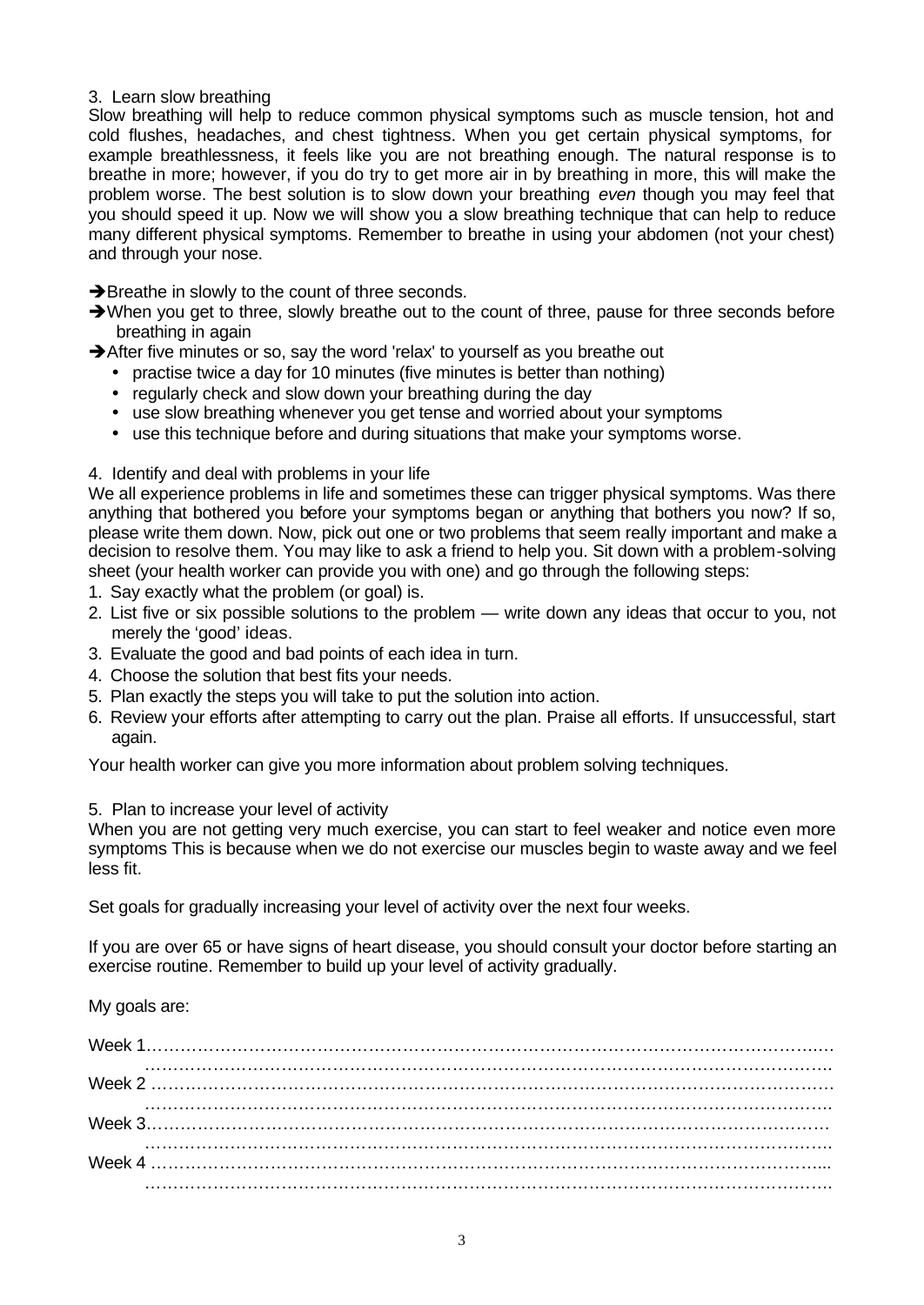#### 6. Identify negative thinking and attitudes

When people start to feel unwell, they often tend to think negatively about their symptoms. Negative thinking can also trigger depression and can slow down recovery. There are differences in the way people think. *Some* people think mostly positively while others are more negative. Can you relate to the examples below?

*You have had investigations and the tests are negative:*

## **Person A**

I can't understand why I must have something really serious They will never find it

OK, I still have the pain At least I don't have ………..(the illness investigated) If I worry about it I will feel worse

## *Increased pain*

## *Pain is easier to bear*

If you tend to think or react like person A, it is likely that you have a negative way of thinking. Here are some more examples of other negative thoughts or beliefs.

*Mark the statements that apply to you.*

| Pain is always a sign of really serious illness                                  |  |
|----------------------------------------------------------------------------------|--|
| Physical symptoms are always a sign that there is something wrong with your body |  |
| It is impossible to know with absolute certainty that I am not ill               |  |
| If I do not feel well I have to find out exactly what is wrong                   |  |
| Doctors never tell you the truth                                                 |  |
| You can't trust anyone to get it right when you are sick                         |  |

 $\Box$ 

7. Work on making your thinking more balanced

It is likely that you have been thinking in a negative way for some time. If so, it will take time and a lot of practice to change these ways of thinking.

Here are some tips:

*First,* ask yourself is this belief that I have true?

- $\rightarrow$  Consult someone outside the situation for his or her opinion.
- $\rightarrow$  Ask yourself if everyone would have the same belief in this situation.
- $\rightarrow$  Examine other possible explanations for the event occurring.

*Second*, counter each negative/unreasonable thought with more realistic ones.

- $\rightarrow$  These should be different to the unreasonable belief.
- $\rightarrow$  Try and come up with realistic statements.
- $\rightarrow$  Try and think of as many counters as possible.

The following example shows how different thoughts can lead to different reactions to the same situation.

*Situation:* Developed a new rash on leg, which doctor said I should not worry about

Unreasonable/negative thoughts:

- My sister had a rash like that and she developed arthritis.
- My doctor is not telling me the truth.
- I should see a specialist.
- This could spread much further.

*Resulting feelings:* Worry and more physical symptoms brought on by anxiety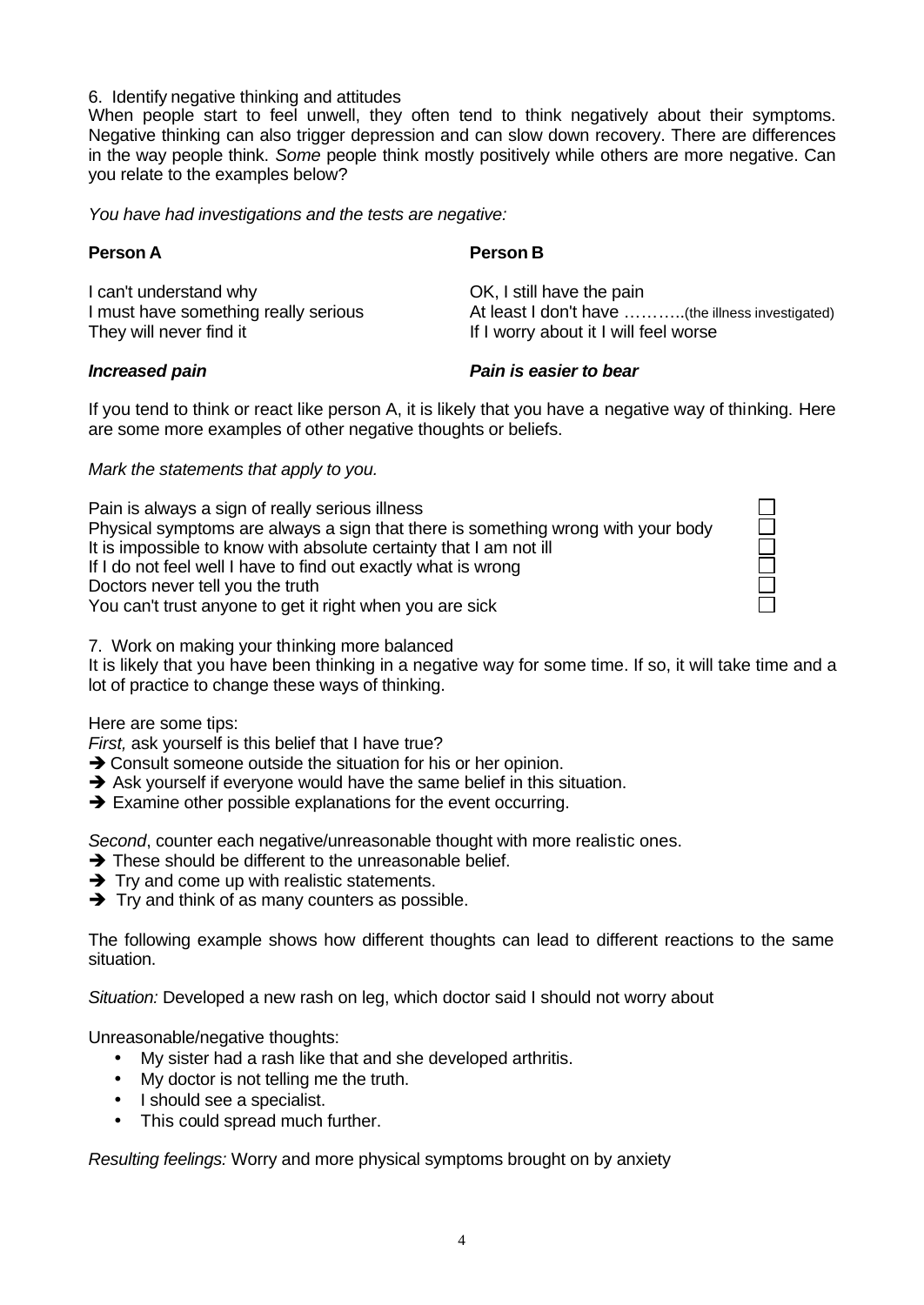Reasonable/positive thoughts:

- My doctor says there is nothing wrong but he will continue to monitor it.
- There is no reason why he should not tell me the truth.
- Many people get rashes and don't develop arthritis.
- There is nothing else I can do about it just now.
- Apart from this I feel well.

## *Resulting feelings:* Acceptance; able to stop worrying

Now you can work through your own examples. Write down situations that have made you unhappy, any negative thoughts that you may have had and the resulting feelings. Next, opposite each negative thought, write down a more balanced thought and any new feelings. You can do this with the help of your friend, doctor and/or your counsellor You will find that after practising this technique for a while, you get much better at balancing your thoughts.

## *Remember it will take time to change the way you think and feel*.

8. Deal with any emotional problems you may also have

Emotional problems, such as depression and/or anxiety, may be playing a part in how badly you have been feeling. Depression and anxiety can cause physical symptoms. Moreover, *people who have physical sy***mptoms** *can get depressed and anxious about them.*

#### **What is depression?**

Many people use the word 'depression' to describe feelings of sadness or loss. These feelings often pass within a few hours or a few days. During this time, people are able to carry on much as usual. The illness that your doctor calls depression is different from this. You feel sad much more intensely and for longer. It is common to lose interest in things that you used to enjoy. Depression commonly interferes with your work, social and family life. It can get so bad that the person suffering may think of suicide. Depression can also affect people in many other ways:

- $\rightarrow$  disturbed sleep
- $\rightarrow$  feelings of quilt
- $\rightarrow$  changes to appetite
- $\rightarrow$  physical aches and pains
- $\rightarrow$  lack of energy and motivation.

## **What is anxiety?**

The word 'anxiety' is used to describe the mental and physical response to feared or threatening situations. This reaction may include trembling, feelings of choking, increased heart beat, sweating, feelings of unreality, and so on. Anxiety is a normal response experienced by everyone at times. Nearly being hit by a car, sitting for an exam or giving a public talk are all examples of situations in which most people will experience anxiety. However, anxiety becomes a problem when it starts to interfere with your life in an ongoing and persistent way. You are likely to be suffering from an anxiety disorder if you have any of the following:

- $\rightarrow$  the anxiety reaction occurs frequently
- $\rightarrow$  it interferes with your work, family and social life
- $\rightarrow$  your fears are out of proportion to the situation
- $\rightarrow$  you start to avoid places or situations where you experience anxiety.

If you have symptoms of depression and anxiety in addition to the physical symptoms that worry you, discuss these with your doctor. Your doctor or other health worker can give you information about available treatments and also about what you yourself can do to deal with these problems.

#### 9. Keep a record of progress

Start off by writing down exactly what your main symptoms are at this moment. This will help you to begin to monitor your progress. Mark on the lines how severe the symptoms actually are. Also give yourself an overall rating of how you feel *from* 0–10 (0: not at all severe, 10: very severe). Keep a record of the scores and see how they change over the weeks.